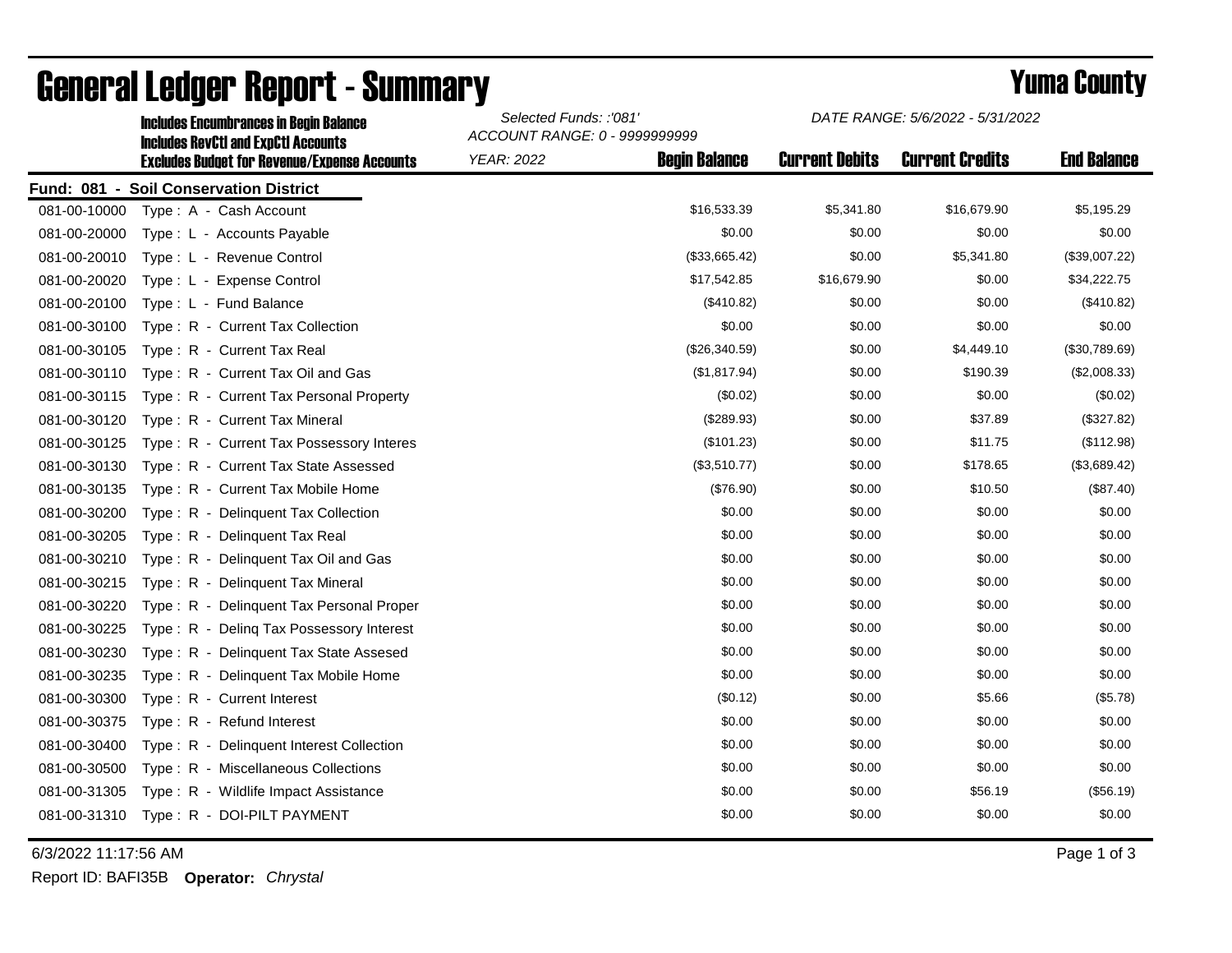| <b>Includes Encumbrances in Begin Balance</b><br><b>Includes RevCtI and ExpCtI Accounts</b> |                                        | Selected Funds: :'081'<br>ACCOUNT RANGE: 0 - 9999999999 |                       | DATE RANGE: 5/6/2022 - 5/31/2022 |                    |
|---------------------------------------------------------------------------------------------|----------------------------------------|---------------------------------------------------------|-----------------------|----------------------------------|--------------------|
| <b>Excludes Budget for Revenue/Expense Accounts</b>                                         | <b>YEAR: 2022</b>                      | <b>Begin Balance</b>                                    | <b>Current Debits</b> | <b>Current Credits</b>           | <b>End Balance</b> |
| - Soil Conservation District<br>Fund: 081                                                   |                                        |                                                         |                       |                                  |                    |
| Type: R - Transfers In<br>081-00-32100                                                      |                                        | \$0.00                                                  | \$0.00                | \$0.00                           | \$0.00             |
| Type: R - Auto Tax B Collection<br>081-00-33000                                             |                                        | (\$1,154.96)                                            | \$0.00                | \$246.78                         | (\$1,401.74)       |
| Type: $R -$ Auto Tax A & F Collection<br>081-00-33100                                       |                                        | (\$372.96)                                              | \$0.00                | \$154.89                         | (\$527.85)         |
| Type: X - Treasurer Fees<br>081-00-49100                                                    |                                        | \$964.12                                                | \$146.51              | \$0.00                           | \$1,110.63         |
| Type: X - Transfer Out<br>081-00-49401                                                      |                                        | \$0.00                                                  | \$0.00                | \$0.00                           | \$0.00             |
| Type: X - Checks Written / ACH Transfer<br>081-00-49500                                     |                                        | \$16,578.73                                             | \$16,533.39           | \$0.00                           | \$33,112.12        |
|                                                                                             | Fund: 081 - Soil Conservation District | (\$16, 122.57)<br>Totals :                              | \$38,701.60           | \$27,363.50                      | (\$4,784.47)       |
| <b>Total Fund Revenues:</b>                                                                 | \$5,341.80                             | <b>Total Fund Expenses:</b>                             | \$16.679.90           | <b>Net Revenue Over Expense:</b> | (\$11,338.10)      |

## General Ledger Report - Summary **Summary Yuma County**